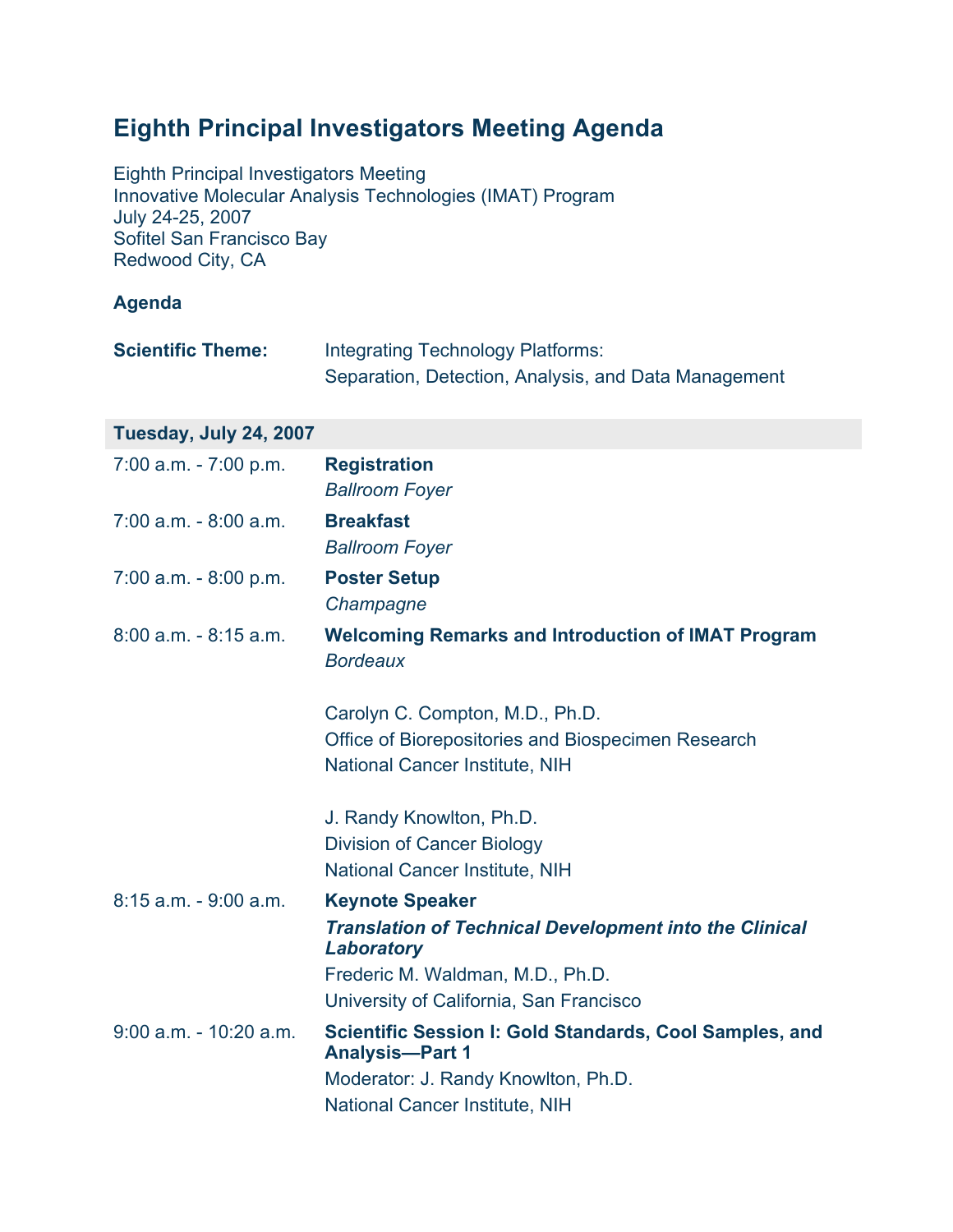| $9:00$ a.m. $-9:20$ a.m.    | <b>Evaluation of the Value of Frozen Tissue Section Used as</b><br>the Gold Standard for Immunohistochemistry                                               |
|-----------------------------|-------------------------------------------------------------------------------------------------------------------------------------------------------------|
|                             | Shan-Rong Shi, M.D.                                                                                                                                         |
|                             | University of Southern California                                                                                                                           |
| $9:20$ a.m. $-9:50$ a.m.    | <b>Tissue Print Micropeels for the Molecular Profiling of</b><br><b>Cancer</b>                                                                              |
|                             | Sandra M. Gaston, Ph.D.                                                                                                                                     |
|                             | Beth Israel Deaconess Medical Center/Harvard Medical School                                                                                                 |
| $9:50$ a.m. - 10:20 a.m.    | <b>Molecular Analysis of EGF Receptor (EGFR) Expression</b><br>and Activation Using Nanostructured Surfaces and Liquid<br><b>Crystal-Based Technologies</b> |
|                             | Paul J. Bertics, Ph.D.                                                                                                                                      |
|                             | University of Wisconsin-Madison                                                                                                                             |
| $10:20$ a.m. - $10:40$ a.m. | <b>BREAK</b>                                                                                                                                                |
|                             | <b>Ballroom Foyer</b>                                                                                                                                       |
| 10:40 a.m. - 11:40 a.m.     | Scientific Session I: Gold Standards, Cool Samples, and<br><b>Analysis-Part 2</b>                                                                           |
|                             | <b>Bordeaux</b>                                                                                                                                             |
|                             | Moderator: J. Randy Knowlton, Ph.D.                                                                                                                         |
|                             | <b>National Cancer Institute, NIH</b>                                                                                                                       |
| 10:40 a.m. - 11:10 a.m.     | <b>Application of a Sensitive Double-Clad Optical Fiber for</b><br><b>Two-Photon Fluorescence Measurement in Tissues</b>                                    |
|                             | James R. Baker, Jr., M.D.                                                                                                                                   |
|                             | University of Michigan                                                                                                                                      |
| $11:10$ a.m. $-11:40$ a.m.  | <b>Identification of Immune-Selected Breast Cancer Antigens</b>                                                                                             |
|                             | Kevin Claffey, Ph.D.                                                                                                                                        |
|                             | University of Connecticut Health Center                                                                                                                     |
| 11:40 a.m. - 11:55 a.m.     | <b>IMAT Review</b>                                                                                                                                          |
|                             | Jeffrey E. DeClue, Ph.D.                                                                                                                                    |
|                             | <b>Division of Extramural Activities</b>                                                                                                                    |
|                             | <b>National Cancer Institute, NIH</b>                                                                                                                       |
| 11:55 a.m. - 12:15 p.m.     | <b>NCI/NIH Research Resources for the IMAT Investigator</b>                                                                                                 |
|                             | James W. Jacobson, Ph.D.                                                                                                                                    |
|                             | <b>National Cancer Institute, NIH</b>                                                                                                                       |
| 12:15 p.m. - 1:30 p.m.      | <b>Lunch and Posters</b>                                                                                                                                    |
|                             | <b>Ballroom Foyer/Champagne</b>                                                                                                                             |
| 1:30 p.m. $- 2:45$ p.m.     | The Cancer Genome Atlas (TCGA)                                                                                                                              |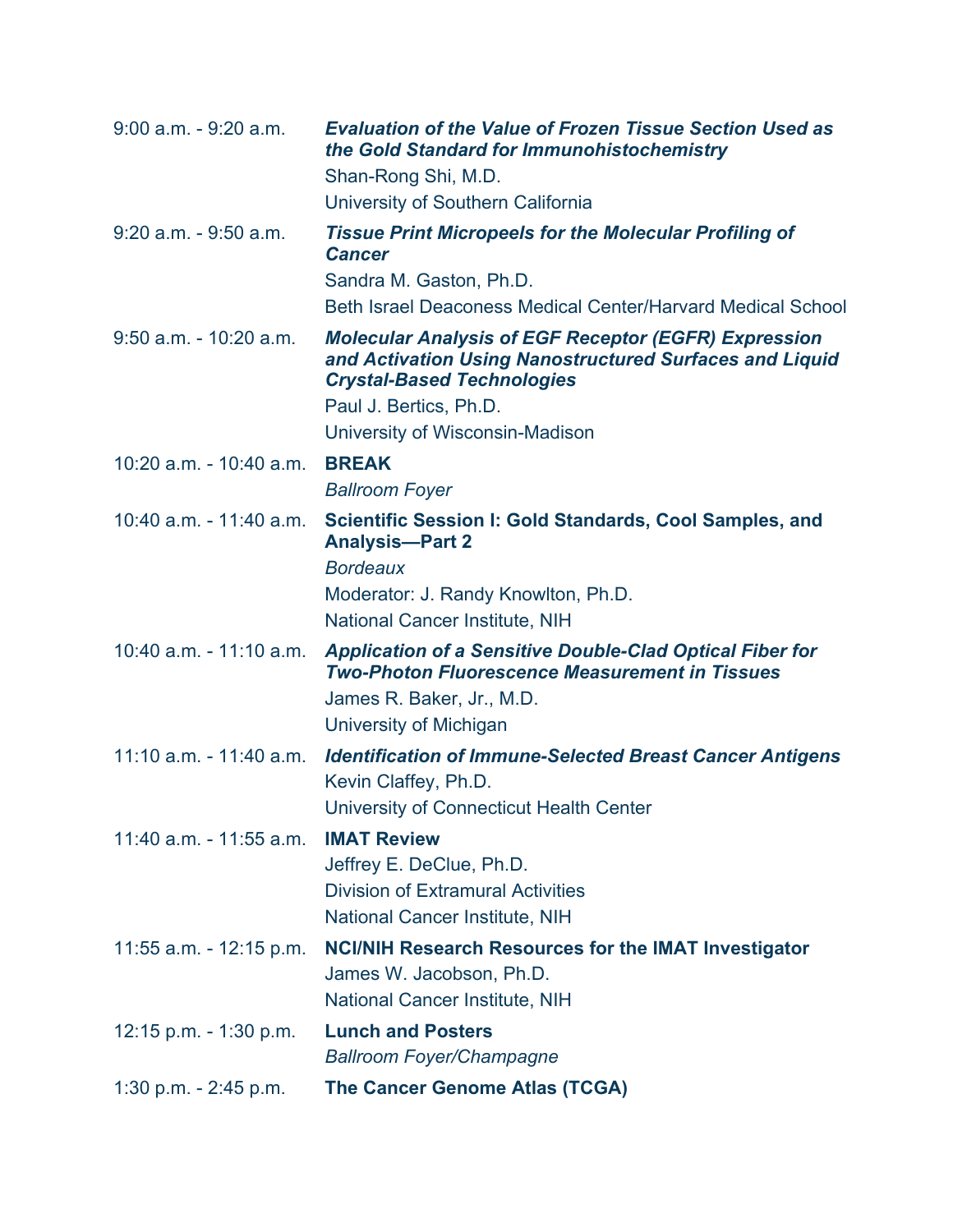|                          | <b>Bordeaux</b><br>Moderator: Carolyn C. Compton, M.D., Ph.D.<br><b>National Cancer Institute, NIH</b>                                                                                                                             |
|--------------------------|------------------------------------------------------------------------------------------------------------------------------------------------------------------------------------------------------------------------------------|
| 1:30 p.m. $-$ 1:55 p.m.  | <b>What Is TCGA, and What Are TCGA's Technology Needs?</b><br>Daniela S. Gerhard, Ph.D.<br>Director, Office of Cancer Genomics<br><b>National Cancer Institute, NIH</b>                                                            |
| 1:55 p.m. $-$ 2:45 p.m.  | <b>TCGA-Related Technical Developments</b>                                                                                                                                                                                         |
| 1:55 p.m. - 2:20 p.m.    | <b>Exon-Specific Sequencing of Whole Genomic DNA</b><br>Darren R. Link, Ph.D.<br>RainDance Technologies, Inc.                                                                                                                      |
| 2:20 p.m. - 2:45 p.m.    | <b>Mapping the Transcriptional Regulatory Networks and</b><br><b>Epigenome of Cancer Cells: A ChIP-chip Approach</b><br>Bing Ren, Ph.D.<br>Ludwig Institute for Cancer Research/University of California,<br>San Diego             |
| $2:45$ p.m. $-3:30$ p.m. | <b>Keynote Presentation</b><br><b>Pathways-Based Analysis of Cancer Progression From</b><br><b>High-Throughput Data</b><br>Sylvia K. Plevritis, Ph.D.<br><b>Stanford University</b>                                                |
| $3:30$ p.m. $-3:50$ p.m. | <b>BREAK</b><br><b>Ballroom Foyer</b>                                                                                                                                                                                              |
| $3:50$ p.m. $-5:50$ p.m. | <b>Scientific Session II: FFPE Samples: Turning Lead Into</b><br><b>Gold</b><br><b>Bordeaux</b><br>Moderator: Lynn R. Sorbara, Ph.D.<br><b>National Cancer Institute, NIH</b>                                                      |
| $3:50$ p.m. $-4:20$ p.m. | <b>Starting Material Degradation Test Is Tied to Success in</b><br><b>Whole-Genome Amplification From Diverse Clinical</b><br><b>Samples</b><br>G. Mike Makrigiorgos, Ph.D.<br>Dana Farber Cancer Institute/Harvard Medical School |
| 4:20 p.m. $-$ 4:50 p.m.  | <b>Ultrasound Tissue Fixation and Processing Achieve</b><br><b>Superior Morphology and Macromolecule Integrity</b><br>Wei-Sing Chu, M.D.<br>U.S. Department of Veterans Affairs                                                    |
| 4:50 p.m. $-$ 5:20 p.m.  | <b>Automated, Whole-Slide-Based, Multiplexed Molecular</b>                                                                                                                                                                         |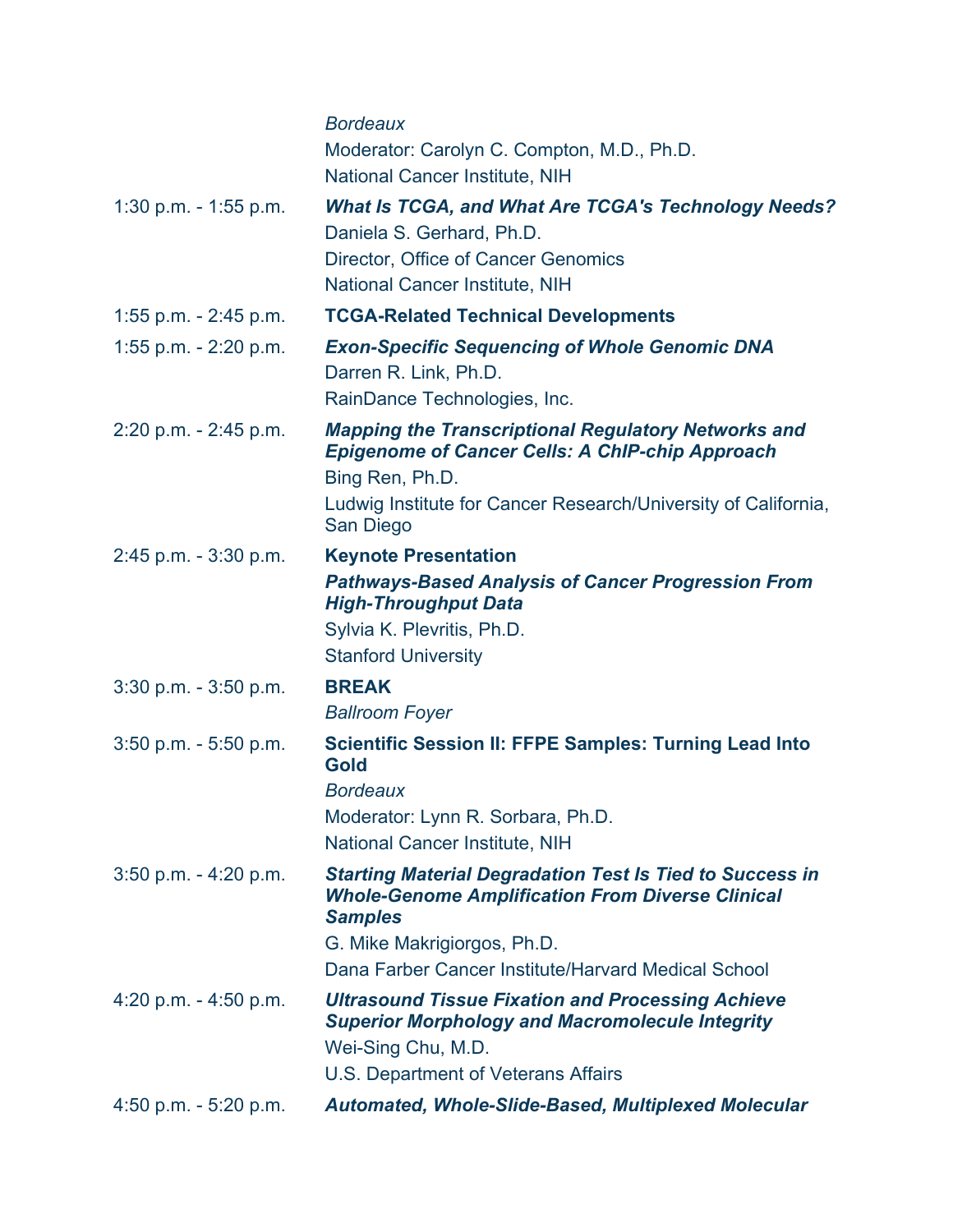|                          | <b>Marker Assessment in Formalin-Fixed, Paraffin-Embedded</b><br><b>Tissues</b>                                                                                                                                                                             |
|--------------------------|-------------------------------------------------------------------------------------------------------------------------------------------------------------------------------------------------------------------------------------------------------------|
|                          | Richard M. Levenson, M.D.                                                                                                                                                                                                                                   |
|                          | Cambridge Research & Instrumentation, Inc.                                                                                                                                                                                                                  |
| $5:20$ p.m. $-5:50$ p.m. | <b>Expression Profiling in Paraffin-Embedded Tissues and</b><br><b>Patient Cell Lines Reveals Predictive Markers in Intestinal</b><br><b>Tumorigenesis and Colorectal Cancer Treatment</b><br>Rossanna C. Pezo, M.S.<br>Albert Einstein College of Medicine |
| $6:00$ p.m. $-8:00$ p.m. | <b>Poster Session and Reception</b><br>Champagne                                                                                                                                                                                                            |
| $6:00$ p.m. $-7:00$ p.m. | Odd poster numbers will stand by their posters for Q&A.                                                                                                                                                                                                     |
| $7:00$ p.m. $-8:00$ p.m. | Even poster numbers will stand by their posters for Q&A.                                                                                                                                                                                                    |

## **Wednesday, July 25, 2007**

| $7:00$ a.m. $-8:00$ a.m.  | <b>Breakfast and Posters</b><br><b>Ballroom Foyer/Champagne</b>                                                                                                          |
|---------------------------|--------------------------------------------------------------------------------------------------------------------------------------------------------------------------|
| $7:30$ a.m. $-3:30$ p.m.  | <b>Registration</b><br><b>Ballroom Foyer</b>                                                                                                                             |
| $8:00$ a.m. $-10:20$ a.m. | <b>\$\$\$Future Potential\$\$\$</b><br><b>Bordeaux</b><br>Moderator: Jennifer Couch, Ph.D.<br><b>Division of Cancer Biology</b><br><b>National Cancer Institute, NIH</b> |
| $8:00$ a.m. $-8:40$ a.m.  | <b>Topic 1: Downstream Funding Opportunities</b>                                                                                                                         |
| $8:00$ a.m. $-8:15$ a.m.  | Jennifer Couch, Ph.D.<br><b>Division of Cancer Biology</b><br><b>National Cancer Institute, NIH</b>                                                                      |
| 8:15 a.m. - 8:40 a.m.     | Rohit K. Shukla, M.A.<br><b>Commercialization Assistance Program Representative</b><br>Larta Institute                                                                   |
| 8:40 a.m. - 10:20 a.m.    | <b>Topic 2: Technology Transfer</b>                                                                                                                                      |
| $8:40$ a.m. $-8:55$ a.m.  | Kevin Brand, J.D.<br><b>Technology Transfer Center</b><br><b>National Cancer Institute, NIH</b>                                                                          |
| 8:55 a.m. - 9:10 a.m.     | J.P. Kim, J.D., M.B.A., M.S.                                                                                                                                             |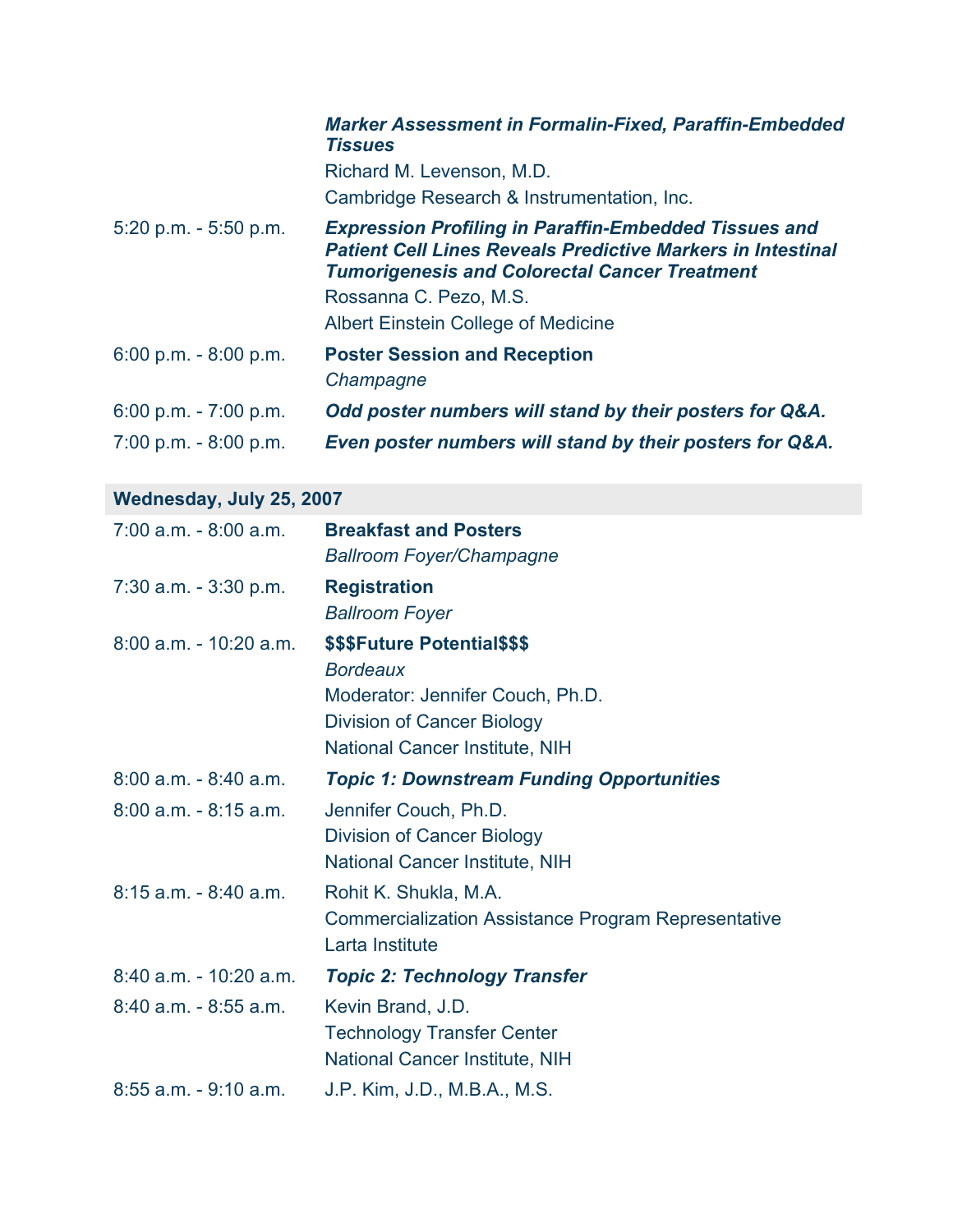|                          | Division of Extramural Inventions and Technology<br>National Cancer Institute, NIH                                                                                                                                                 |
|--------------------------|------------------------------------------------------------------------------------------------------------------------------------------------------------------------------------------------------------------------------------|
| $9:10$ a.m. $-9:25$ a.m. | Wendy D. Streitz, M.S.E.E.<br>Policy, Analysis, and Campus Services<br>University of California System                                                                                                                             |
| $9:25$ a.m. $-9:40$ a.m. | Novel 3-D Tissue Imaging: A Multi-Dimensional Story of<br><b>Technology Development</b><br>Bevin P. Engelward, Sc.D.<br>Massachusetts Institute of Technology                                                                      |
| $9:40$ a.m. - 10:20 a.m. | Panel Discussion for Technology Transfer Extramural<br>Community (Licensing Technologies, Intellectual Properties,<br>and Patent MTAs and CDAs)                                                                                    |
| 10:20 a.m. - 10:40 a.m.  | <b>BREAK</b><br><b>Ballroom Foyer</b>                                                                                                                                                                                              |
| 10:40 a.m. - 11:25 a.m.  | <b>Keynote Presentation</b><br><b>Bordeaux</b><br><b>Genomic Data Management and Analysis: Good, Bad, and</b><br>Ugly<br>Timothy J. Triche, M.D., Ph.D.<br><b>Children's Hospital Los Angeles</b>                                  |
| 11:25 a.m. - 12:30 p.m.  | <b>Lunch and Posters</b><br><b>Ballroom Foyer/Champagne</b>                                                                                                                                                                        |
| 12:30 p.m. - 3:30 p.m.   | <b>Scientific Session III: Circulating Cells: Catch Me If You</b><br>Can<br>Moderator: James W. Jacobson, Ph.D.<br><b>National Cancer Institute, NIH</b>                                                                           |
| 12:30 p.m. $-1:00$ p.m.  | <b>Integrated Polymer-Based Microfluidic Systems for the</b><br><b>Efficient Capture and Enumeration of Circulating Tumor</b><br><b>Cells (CTCs) From Peripheral Blood</b><br>Steven A. Soper, Ph.D.<br>Louisiana State University |
| 1:00 p.m. $-$ 1:30 p.m.  | <b>Chip-Based RNA Sensor Platform for the Detection of</b><br><b>Circulating Tumor Cells</b><br>Gary A. Clawson, M.D., Ph.D.<br>The Pennsylvania State University                                                                  |
| 1:30 p.m. $-$ 2:00 p.m.  | <b>Activity-Based Probes for Profiling Histone Deacetylase</b><br><b>Complexes in Proteomes</b><br>Cleo M. Salisbury, Ph.D.                                                                                                        |